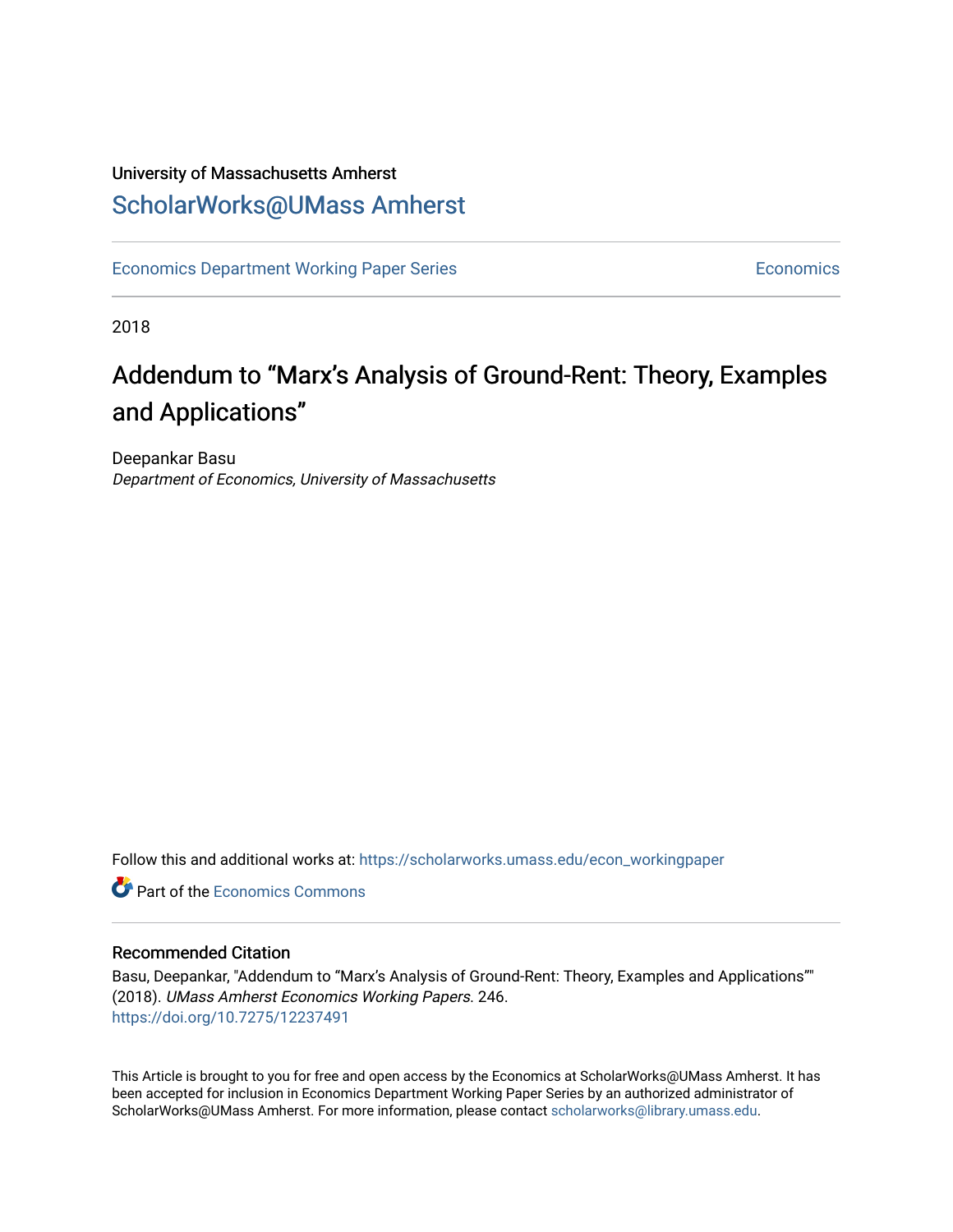# Addendum to "Marx's Analysis of Ground-Rent: Theory, Examples and Applications"

Deepankar Basu<sup>∗</sup>

May 25, 2018

## 1 Introduction

In a recent paper, I had proposed an analytical framework to understand Marx's theory of ground-rent [\[1\]](#page-7-0). An important question had been left unaddressed in the paper: how are the price and output levels (of the agricultural commodity) determined in a way that can both take account of fluctuations in market demand and also embed profit-maximizing behaviour of the capitalist-farmers? In this note, I offer a simple way to think about the determination of equilibrium levels of price and output for the agricultural commodity that makes explicit two important dimensions: (a) the role of aggregate demand for the agricultural commodity, and (b) profit maximizing behaviour of the capitalist farmers.

## 2 Determination of Price and Output

Consider agricultural production under capitalist relations of production. Capitalist-farmers rent land from the class of landlords, hire labour (by purchasing labour-power) and put their capital to produce the agricultural commodity. Suppose there are N plots of land indexed by  $i = 1, 2, 3, \ldots, N$ , with each plot being worked by one capitalist-farmer. If N is large, each capitalist-farmer takes the price of the agricultural commodity as given and decides the level of output to maximize her profit.

<sup>∗</sup>Department of Economics, University of Massachusetts Amherst, 310 Crotty Hall, 412 N. Pleasant Street, Amherst MA 01002. Email: dbasu@econs.umass.edu. This is an addendum to my paper, "Marx's Analysis of Ground-Rent: Theory, Examples and Applications", which was posted as Working Paper 2018- 04, Department of Economics, University of Massachusetts Amherst, and can be accessed [here.](http://www.umass.edu/economics/publications/2018-04.pdf) I would like to thank Debarshi Das for his comments on this addendum and on the original paper.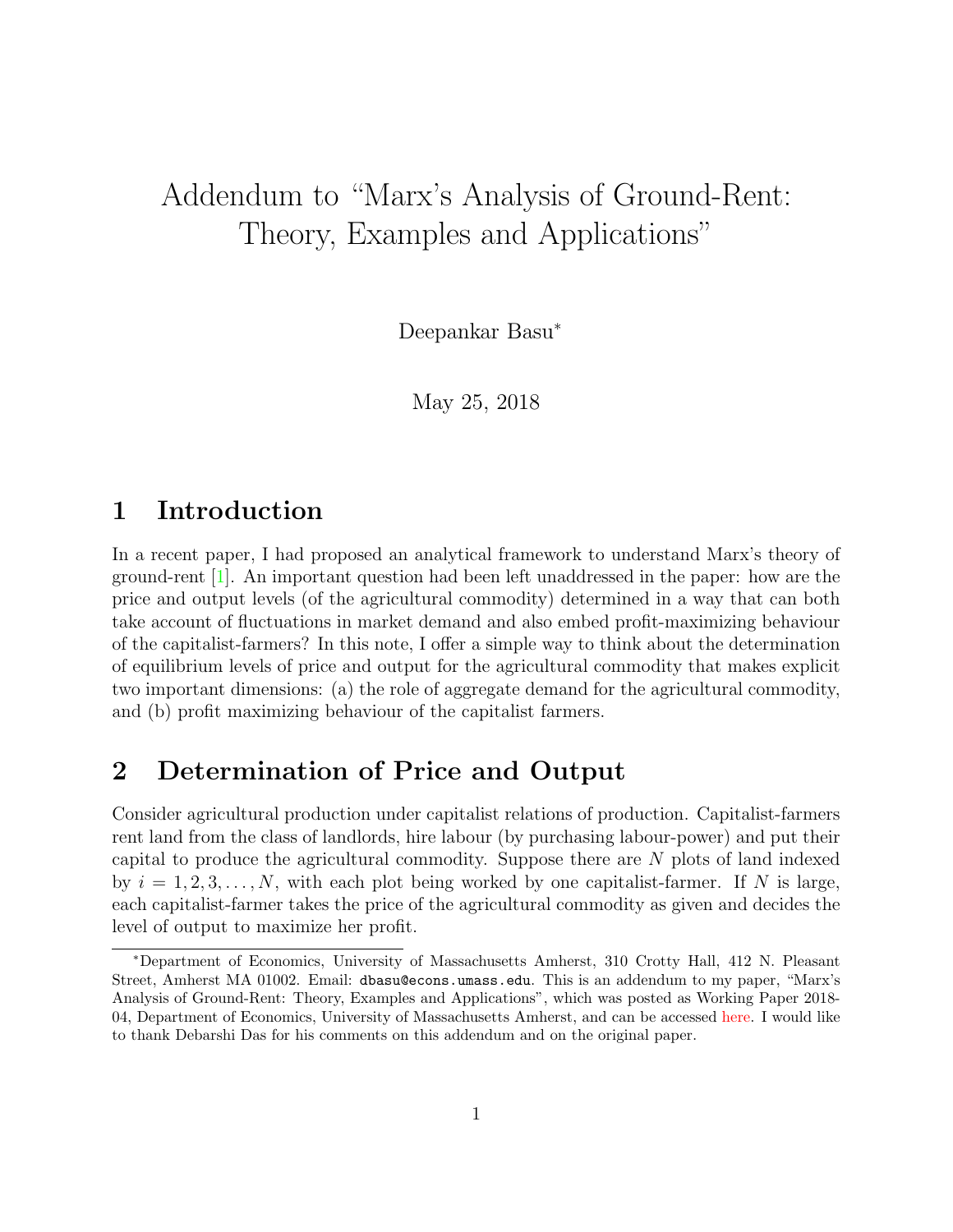If  $y_i$  and  $t_i$  denote the level of output and the total cost of production, respectively, on plot  $i$ , then profit income is given by

$$
\pi_i(y_i; p) = py_i - t_i(y_i)
$$

where p denotes the exogenously given (for the individual capitalist farmer) price level and the total cost of production is a function of the level of output.

A plausible behavioral assumption is that capitalist farmers choose the level of output to maximize their profit income. Hence, the profit-maximizing (or optimal) level of output of the agricultural commodity on the  $i$ -th plot will be determined by the following condition:

<span id="page-2-0"></span>
$$
p = m_i(y_i), \quad i = 1, 2, 3, \dots, N,
$$
\n<sup>(1)</sup>

where

$$
m_i(y_i) = t'_i(y_i)
$$

is the marginal cost of production. The conditions in [\(1\)](#page-2-0) tell us that on each of the plots, the optimal level of output is determined by equating the marginal cost of production with the exogenously given price level (because of lack of monopoly power of any individual capitalist-farmer).

Since the amount of land is fixed, it is plausible to assume that each capitalist-farmer is operating with an increasing marginal cost of production technology. One way to capture this is to assume that  $m_i(y_i)$  is a monotonically increasing function of the level of output,  $y_i$ . Hence, we can always find an inverse (function) of the marginal cost of production function to get the profit-maximizing level of output as

<span id="page-2-2"></span>
$$
y_i(p) = m_i^{-1}(p),
$$
\n(2)

which gives us the supply function for each capitalist-farmer, i.e. it determines the level of output that a profit-maximizing farmer will choose to produce as a function of the price level. Since the marginal cost of production is monotonically increasing, each of the individual supply functions, being the inverse of the marginal cost of production function, will be monotonically increasing as well.

The determination of the optimal level of output on the i-th plot of land is depicted on the left panel of Figure [1.](#page-3-0) Quantity of output is measured on the horizontal axis, and price is measured on the vertical axis. MC and the profit-adjusted AVC denote the marginal and the profit-adjusted average variable cost of production curves, respectively.<sup>[1](#page-2-1)</sup> If the price level were denoted by OB (or EC), then the profit-maximizing level of output would be given by OE, the point where the MC curve is equal to the price level.

<span id="page-2-1"></span><sup>&</sup>lt;sup>1</sup>The profit-adjusted AVC curve plots  $(1 + \alpha) * AVC$ , where  $\alpha$  is the economy-wide average rate of profit and AVC denotes the average variable cost of production. Given the relationship between averages and marginals, the MC curve intersects the AVC at the lowest point of the latter. The minimum point of the AVC is also the minimum point of the profit-adjusted AVC. Since the MC curve is upward-sloping, it intersects the profit-adjusted curve to the right of the minimum point, as shown in Figure [1.](#page-3-0)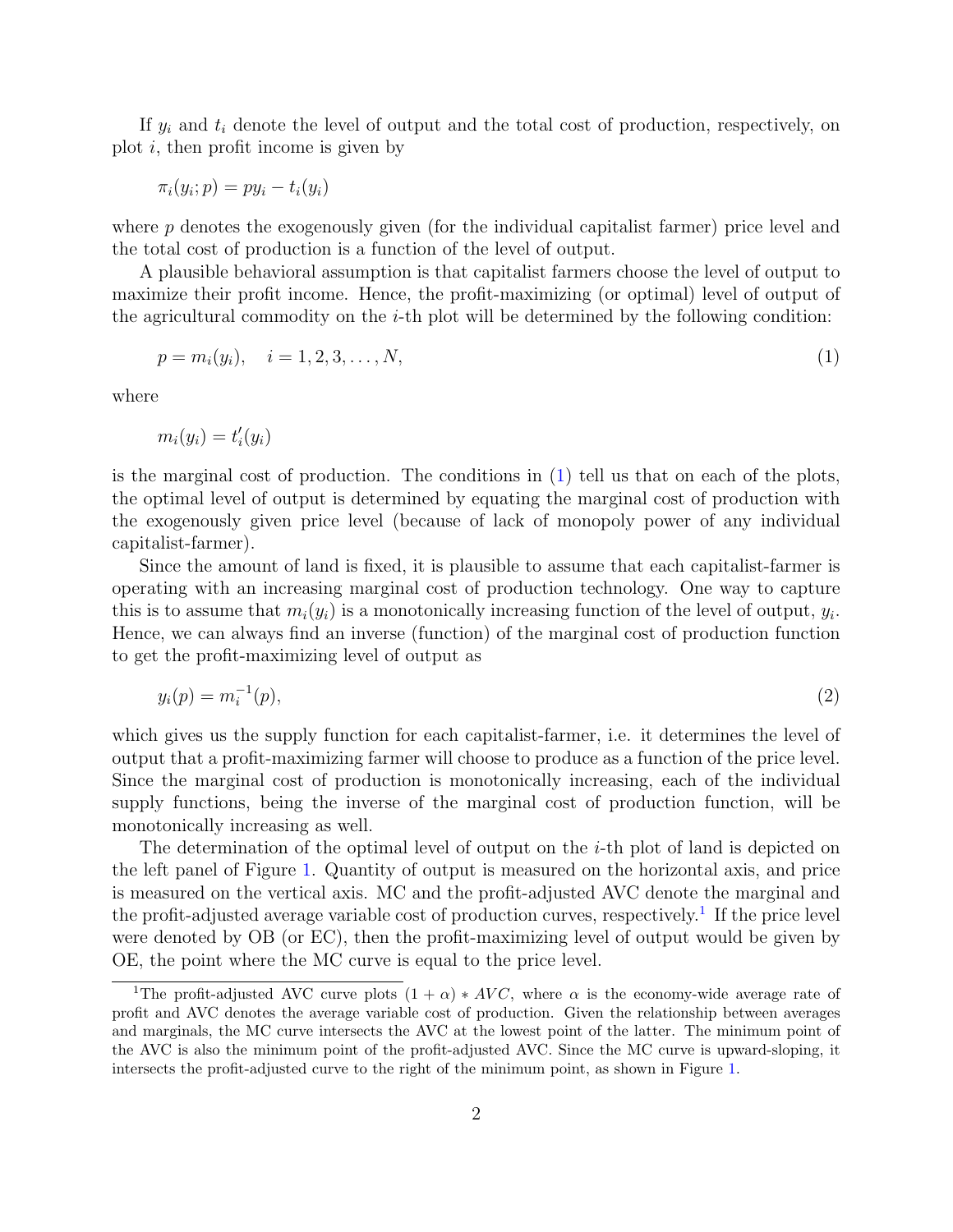

<span id="page-3-0"></span>Figure 1: Determination of equilibrium level of price and quantity in the market for the agricultural commodity. The profit-adjusted AVC curve gives  $(1 + \alpha)(c + v)$ .

The total supply function for the agricultural output is the sum of the individual supply functions. Denoting the total supply function for the agricultural output as  $S(p)$ , we will have

<span id="page-3-1"></span>
$$
S(p) = \sum_{i=1}^{N} y_i(p) = \sum_{i=1}^{N} m_i^{-1}(p).
$$
\n(3)

with  $S' > 0$  because each of the individual supply functions have  $y_i'(p) > 0$ .

If  $D(p; z)$  denotes the total demand function for the agricultural commodity, with z denoting non-price shift factors and  $\partial D/\partial p < 0$ , the equilibrium level of the price will be such that demand and supply are equal

<span id="page-3-2"></span>
$$
S(p) = D(p). \tag{4}
$$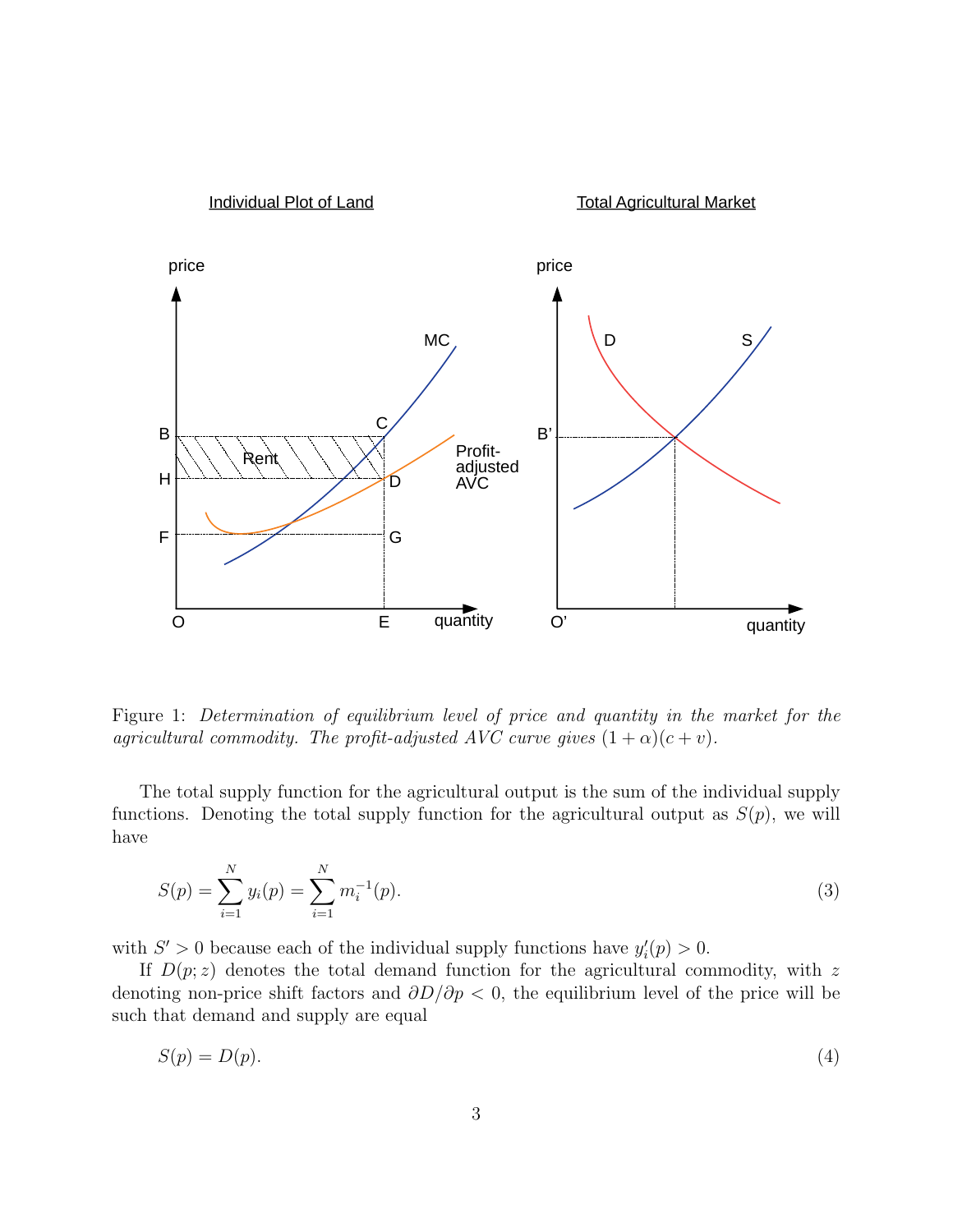The determination of the equilibrium level of the price in the market for the agricultural commodity is depicted in the right panel of Figure [1.](#page-3-0) The upward sloping supply curve, S, is the sum of the individual supply curves given in [\(3\)](#page-3-1). The downward sloping demand curve, D, is given by exogenous factors, z. The intersection of the two curves gives the equilibrium level of the price, which is represented by the height  $O'B' (= OB)$ .

Let me summarize the main argument about the determination of the price and output levels.

- The level of demand in the economy for the agricultural commodity is given by  $D(p; z)$ .
- The conditions of production (technology) on each plot of land is known and is summarized by the total, average variable and marginal cost of production,  $t_i(.)$ ,  $k_i(.)$  and  $m_i(.)$ .<sup>[2](#page-4-0)</sup>
- Given the demand conditions and the conditions of production, [\(2\)](#page-2-2), [\(3\)](#page-3-1) and [\(4\)](#page-3-2) will determine the equilibrium levels of output and the price level.

#### 3 Determination of Rent

Once the price and output levels have been determined, we can determine the levels of rent by the procedure outlined in [\[1\]](#page-7-0). Let  $R_i$  denote the rent on plot i. We know, following the argument of Marx, that the magnitude of rent is the surplus profit. Hence,

$$
R_i = py_i - (1 + \alpha) y_i k_i(y_i)
$$
\n<sup>(5)</sup>

where  $k_i(y_i) = \{c_i(y_i) + v_i(y_i)\}/y_i$  is the average variable cost of production (AVC), and  $\alpha$ is the economy-wide average rate of profit.<sup>[3](#page-4-1)</sup> This is the same expression as given in  $(1)$  in [\[1\]](#page-7-0). To see this, let  $r_i$  denote the *pre-rent* rate of profit realized on the *i*-th plot. Hence,

$$
r_i = \frac{py_i}{c_i + v_i} - 1\tag{6}
$$

where  $c_i$  and  $v_i$  denote the constant and variable capital advanced on the *i*-th plot of land. Then, total rent on the  $i$ -th plot is given by

$$
R_i = (c_i + v_i)(r_i - \alpha),
$$

which is the same expression as the one given in  $(1)$  in  $|1|$ .

<span id="page-4-0"></span><sup>&</sup>lt;sup>2</sup>The total cost of production is given by  $t_i(y) = c_i(y) + v_i(y) + R_i = k_i(y) + R_i$ , where  $c_i(y)$  and  $v_i(y)$ denote the constant and variable capital advanced for production, and  $R_i$  denotes the rent paid to the landlord. Note that the constant and variable capitals are functions of the level of output, y, and thus, their sum give us the variable cost of production. On the other hand the rent payment is independent of the level of output and functions as a fixed cost. Hence, the marginal cost of production will not be affected by the rent.

<span id="page-4-1"></span><sup>&</sup>lt;sup>3</sup>In Figure [1,](#page-3-0) we plot the profit-adjusted AVC, which is  $(1 + \alpha) k_i(y_i)$ .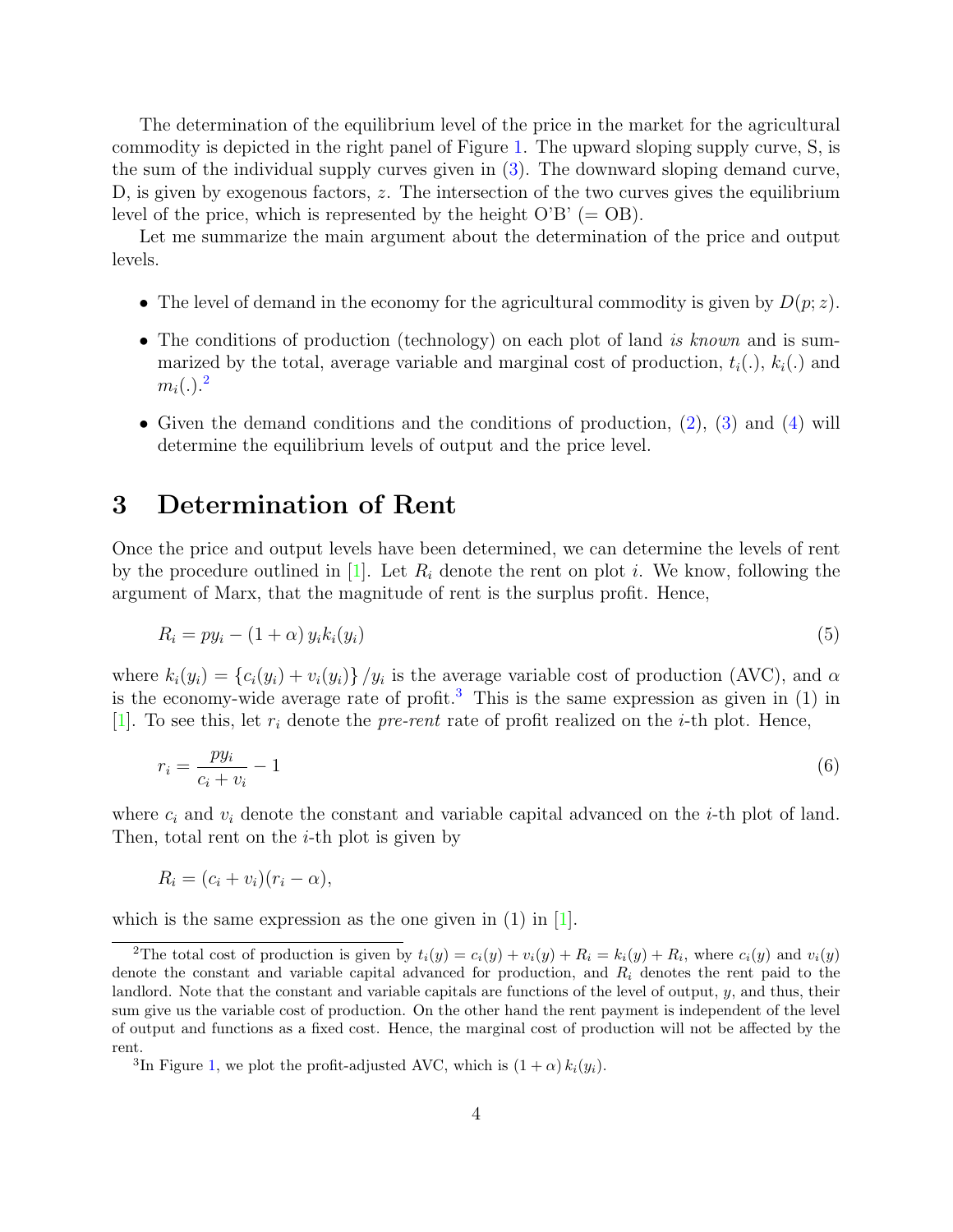We can use Figure [1](#page-3-0) to pin down the magnitude of rent. For the situation depicted in Figure [1,](#page-3-0) the price level is given by OB and the optimal level of output on the individual plot is given by OE. The rectangle OBCE represents the total revenue, the rectangle OHDE represents the amount of income of the capitalist farmer, and the rectangle BCDH - the shaded area - represents the rent income of the landlord.

#### 4 Components of Rent

Once we know the total rent, we can break it up into its three components: absolute rent, differential rent of the first variety (DRI), and differential rent of the second variety (DRII). To do so, we need to first arrange the plots of land according to the average variable cost of production (or, what I have earlier called, the unit cost of production),  $k_i$ . Using  $k_i$ , which is known for each plot of land, let us index the plot with the highest value of  $k_i$  as  $i = 1$ , the plot with the next highest value of  $k_i$  as  $i = 2$ , and so on, with the plot with the lowest value of  $k_i$  as  $i = N$ . Thus, we have now arranged plots according to an increasing order of "quality", with  $i = 1$  referring to the "worst plot" and  $i = N$  referring to the "best plot".

We can now decompose the total rent on the  $i$ -th plot as

$$
R_i = (c_i + v_i)(r_i - \alpha) = AR + DRI_i + DRII_i
$$

where the absolute rent is

 $AR = (c_1 + v_1)(r_1 - \alpha),$ 

differential rent of the first variety is given by

$$
DRI_i = (c_i + v_i)(r_i - r_1),
$$

and differential rent of the second variety is given by

 $DRII_i = [(c_i + v_i) - (c_1 + v_1)] (r_1 - \alpha).$ 

### 5 The Role of Demand and Profit Maximization

We can use Figure [1](#page-3-0) to get some intuition about the conditions for the generation of rent and the role of demand (for the agricultural commodity) in that process. For the situation depicted in Figure [1,](#page-3-0) the rectangle BCDH represents the rent income of the landlord and the rectangle OHDE represents the amount of income of the capitalist farmer. Since the capitalist farmer would not invest his capital in agriculture unless she was ensured the economy-wide average rate of profit,  $\alpha$ , the rectangle OHDE must be equal to the  $(1 + \alpha)$  times the capital advanced (sum of constant and variable capital).

Under capitalist relations of production, a plot of land will be used for cultivation only when two conditions are satisfied: (a) it generates a positive magnitude of rent for the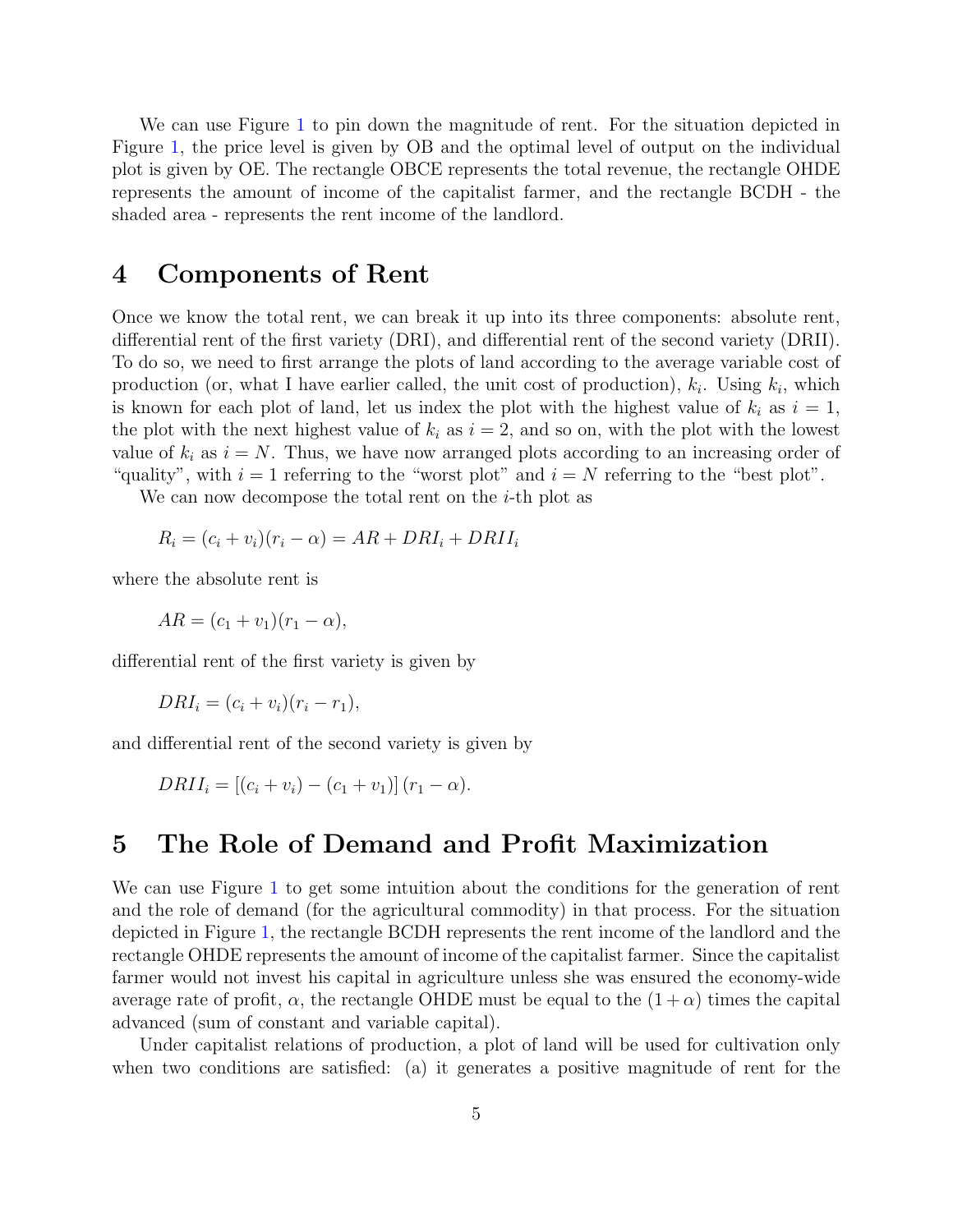landlord, and (b) the capital invested on it by the capitalist farmer gives her a rate of profit of  $\alpha$  (the economy-wide average rate of profit). In terms of Figure [1,](#page-3-0) this puts a lower bound on the price level: if the price level fall below OF (shown in the left panel), then the capitalist farmer will not invest her capital (because the revenue will not cover the variable cost of production). This, in turn, puts a lower bound on the level of demand (for the agricultural commodity): if the level of demand for the agricultural commodity is such that the equilibrium price level fall below OF, then some plots of land will lie unused.

In Appendix A in [\[1\]](#page-7-0), I had demonstrated that if the organic composition of capital in agriculture was sufficiently low and the price level was determined by the principle of zero net flow of surplus value from agriculture, then there would be positive magnitudes of rent on all plots of land. The analysis in this addendum suggests that the price level must also satisfy the additional condition that it be higher than the level represented as OF in the left panel in Figure [1.](#page-3-0)

One shortcoming of the analysis in  $[1]$  was that it did not make explicit the underlying decision making process of capitalist farmers regarding the output level. Hence it was vulnerable to the fact that the output level used to compute rent was not necessarily the one that would be chosen by profit-maximizing capitalist farmers. Thus, it was possible that the magnitudes of rent computed by landlords, and incorporated into rental lease agreements, were not based on optimal levels of output for profit-maximizing capitalist farmers. This meant that the decision making process underlying the computation of rent and those that related to the actual production process were not tightly linked together by conditions of mutual compatibility.

Consider the discussion in Appendix B in  $[1]$ . It was argued in the appendix that Marx's calculations about DRII were incorrect. Marx had argued that when there is a rise in demand, the price of the agricultural commodity would have to rise to 3.5 to make sure that the capitalist farmer of plot B had the incentive to produce the extra amount of output. I had argued that the price would remain at 3 (because the average cost of production including the average rate of profit - on the worst plot, which was A, was still  $3$ .<sup>[4](#page-6-0)</sup> This reasoning has one problem: it is no longer optimal for the capitalist on plot B to produce the full 9.5 unit of output. This is because she can make a surplus profit of 0.5 - after paying the rent of  $4$  - by producing 3.[5](#page-6-1) units of output with a capital investment of  $5<sup>5</sup>$  But this is an anomalous situation because it means that the rent specified in the lease contract did not account for all of the surplus profit. This means that the calculation of rent and the production decisions of capitalist farmers have not been made mutually compatible.<sup>[6](#page-6-2)</sup>

By explicitly incorporating profit-maximizing behavior, this note addresses that lacuna. Once rents are computed on the basis of output levels that satisfy the marginal cost conditions given in [\(1\)](#page-2-0), then there will be no incentive for capitalist farmers to deviate from those output levels. This will imply that there will be no possibility for surplus profit to remain unallocated to rent. Thus, the computation of rent (by landlords) will be mutually

<span id="page-6-1"></span><span id="page-6-0"></span><sup>&</sup>lt;sup>4</sup>See panel C in Table 4 in  $[1]$  for details.

<sup>&</sup>lt;sup>5</sup>Revenue is  $3 * 3.5$ , and cost of production, including rent, is  $5 * 1.2 + 4$ . Subtracting the latter from the former leaves 0.5.

<span id="page-6-2"></span><sup>&</sup>lt;sup>6</sup>I would like to thank Debarshi Das for pointing out this problem in the argument in Appendix B in [\[1\]](#page-7-0).